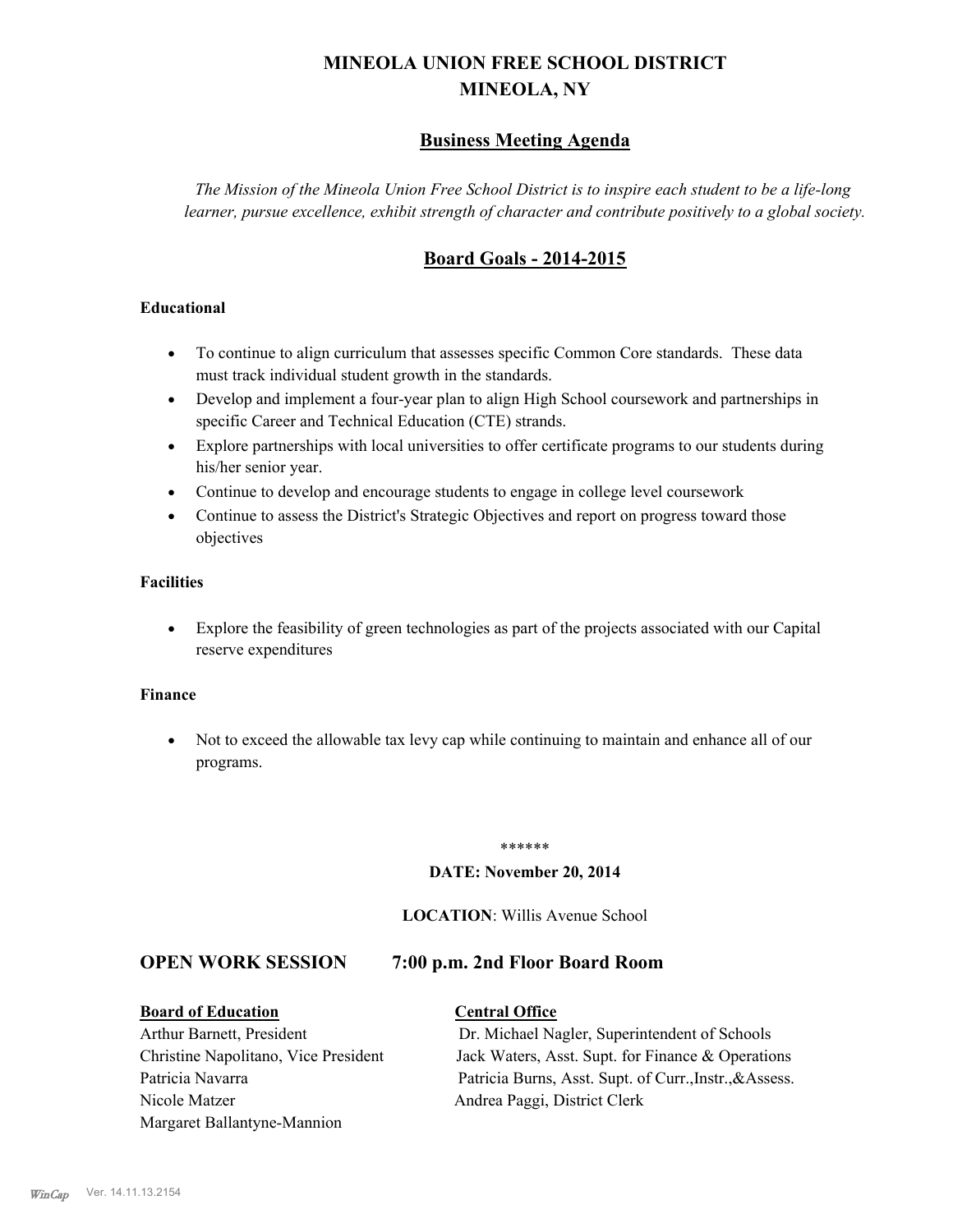**A. Call to Order** 

- **B. Pledge of Allegiance**
- **C. Reading of Mission**
- **D. Moment of Silent Meditation**
- **E. Dais & Visitor Introductions**
- **F. High School Student Organization Report**

#### **G. BOE Reports**

- **a. Comments from Board Trustees**
- **b. Comments from Board President**
- **c. Comments from Superintendent**

#### **H. Old Business**

**I. New Business**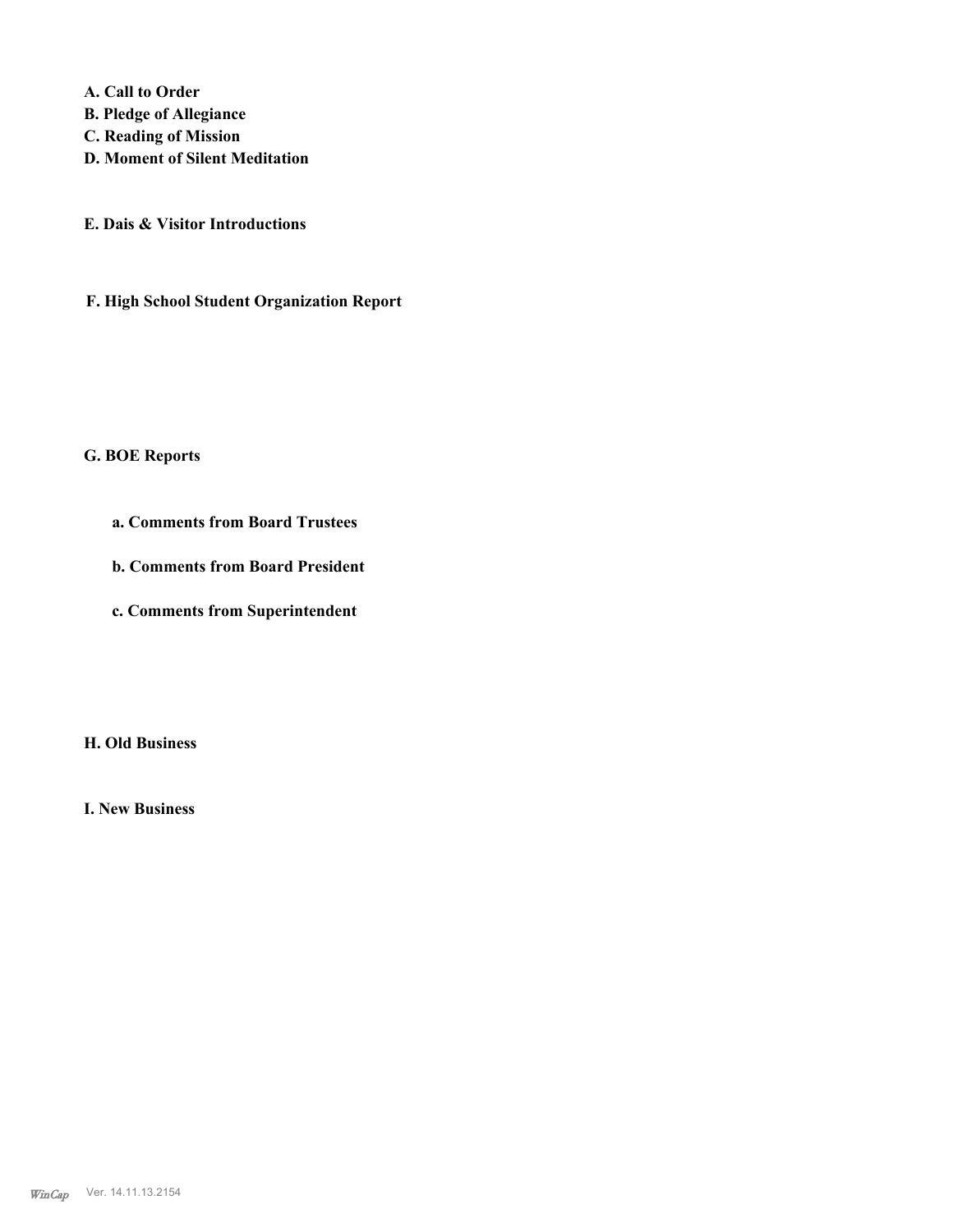#### **J. Consensus Agenda**

**RESOLUTION # 23- BE IT RESOLVED** that the Board of Education approves the consensus agenda items J.1.a. through J.5.b., as presented.

| <b>Motion:</b><br>Second: |     |  |
|---------------------------|-----|--|
| Yes:                      | No: |  |
|                           |     |  |
|                           |     |  |
|                           |     |  |
|                           |     |  |
| Passed:                   |     |  |

#### 1. **Instruction**

- a. Resignation(s)
- That the Board of Education accepts the resignation of Nicholas R. DiBenedetto, Permanent Sub at Mineola High School, effective November 5, 2014. 1.
- That the Board of Education accepts the resignation of Stefanie Cristina, Permanent Sub at Jackson Avenue, effective November 19, 2014. 2.

#### b. Leave(s) of Absence/Child Rearing

That the Board of Education grants a request to Meghan Grieco, for a Leave of Absence, for childrearing purposes, using accumulated sick days, starting approximately March 15, 2015. 1.

#### Appointment(S) Sub Teacher per diem c.

The Board of Education accepts the following individual(s) as Per Diem Substitute Teacher(s) for the current school year, at a daily rate of \$100.00 per day; and retirees at a daily rate of \$125.00 per day.:

EMPLOYEE NAME EMPLOYEE CERTIFICATION

1. Anne Mattia Childhood Ed (Grades 1-6)

- d. Appointments 45 Day Subs
- That the Board of Education approves the appointment of Robert Mendes, to the position of 45 Day Substitute Teacher for Lucy Long, effective November 17, 2014 to on or before June 30, 2015. Salary: Days 1-20, \$100.00, Days 21-39 \$110.00, Days 40-45 \$120, Day 46 MA, Step 1, \$68,282 pro-rated. 1.
- e. Appointment(S) Perm Sub
- That the Board of Education approves the appointment of Anne Mattia, to the position of Permanent Substitute Teacher at Mineola Middle School, effective November 10, 2014 to May 31, 2015. Salary: \$100 per day. 1.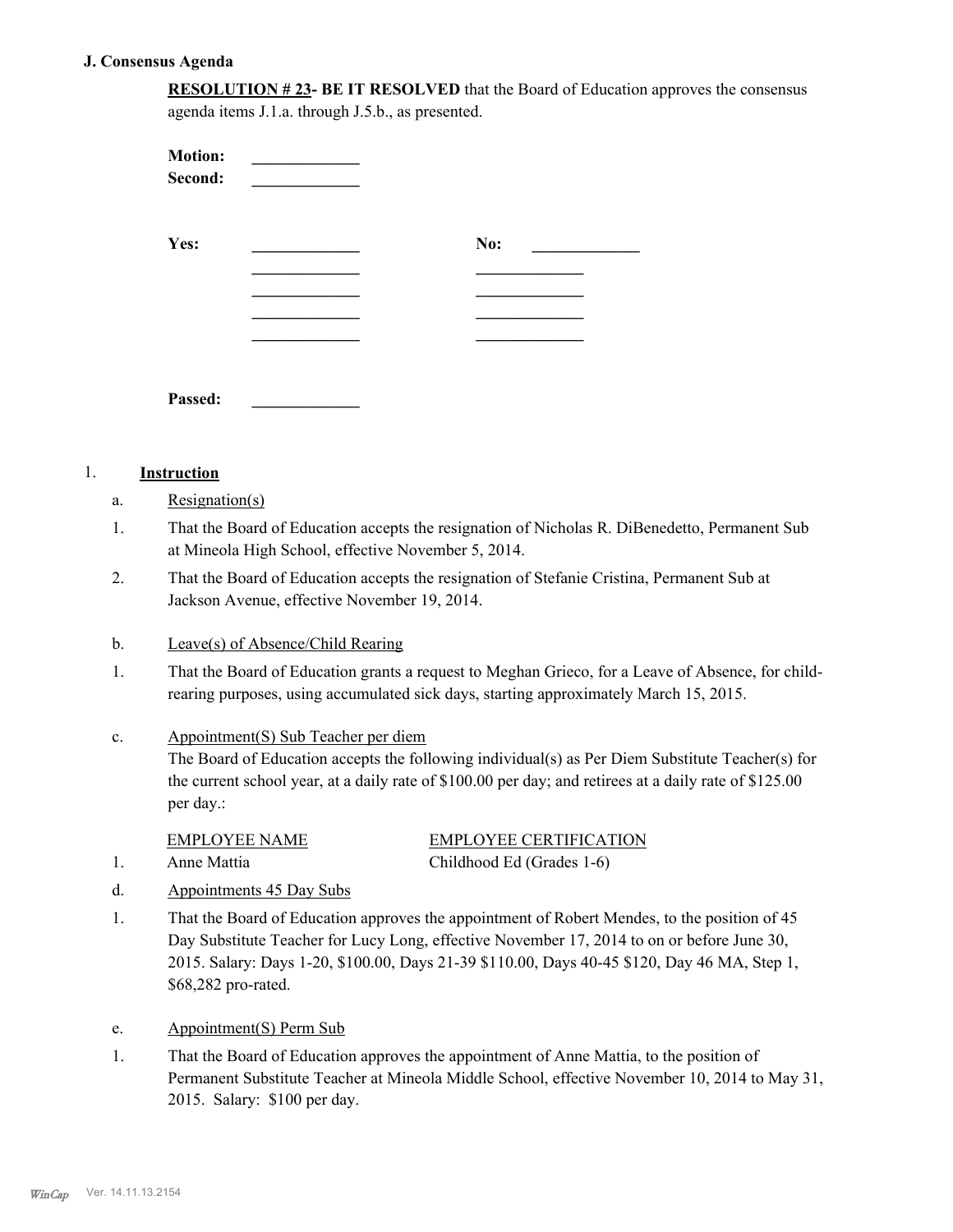Appointment(s) Club/Stipends f.

> That the Board of Education approves the following Club/stipend recommendations for the current school year:

| <b>POSITION</b> | <b>EMPLOYEE NAME</b>     | <b>STIPEND</b>             |
|-----------------|--------------------------|----------------------------|
| Japanese Animee | Stacey Biondi - Nov-June | $.8 \text{ of } $1,785.00$ |

## 2. **Instruction: Committee on Special Education**

a. That the Board of Education approves the CSE/CPSE/SCSE recommendations for programs and services for students with IEPs for the time period from 9/1/14- 10/31/14. Please be advised that all of the parents have received the student's IEP and a copy of their DUE process rights.

## 3. **Instruction: Contracted**

a. That the Board of Education approves the Nursing Services Agreement between US Medical Staffing, LLC and the Mineola UFSD for the 2014- 2015 school year.

b. That the Board of Education approves the Residential School Instructional Agreement between SCO Family of Services/ Madonna Heights and the Mineola UFSD for the 2014- 2015 school year.

## 4. **Civil Service**

- a. Resignation(s)
- That the Board of Education accept the resignation of Linda S. Lananna, part time Teacher Aide, at the Jackson Avenue School, effective November 3, 2014. 1.
- b. Appointments
- That the Board of Education approve the appointment of Donna Renda, to the position of part time Teacher Aide in the Jackson Avenue cafeteria, effective November 10, 2014. Salary is \$13.74 per hour on Step 1. 1.
- That the Board of Education approve the appointment of Maryellen Vescovi, to the position of part time Teacher Aide at the Hampton Street cafeteria, effective November 17, 2014. Salary is \$13.74 on Step 1. 2.
- That the Board of Education approve the appointment of Amanda Brady, to the position of Nurse Substitute, effective November 21, 2014. Salary is \$125 per day. 3.
- That the Board of Education approve the appointment of Jeanette Landivar, to the position of Teacher Aid Substitute, effective November 17, 2014. Salary is \$13.74 per hour. 4.
- That the Board of Education approves the appointment of William Carr to the position of part time Videographer, effective November 6, 2014. The salary is \$8.00 per hour. 5.
- That the Board of Education approves the appointment of Allison Yarri to the position of part time Videographer, effective November 6, 2014. Salary is \$8.00 per hour. 6.
- c. Leave(s) of Absence
- That the Board of Education grant a request to Joseph Filomena, Maintainer for Building  $\&$ Grounds, for a paid Medical Leave of Absence, due to surgery, effective November 8, 2014 through December 2, 2014, at which time a follow-up visit is scheduled. 1.
- That the Board of Education approve a paid Medical Leave of Absence, due to surgery, to Eileen Turano, Teacher Aide at the High School, effective October 16, 2014 through January 5, 2015, at which time a follow-up visit is scheduled. 2.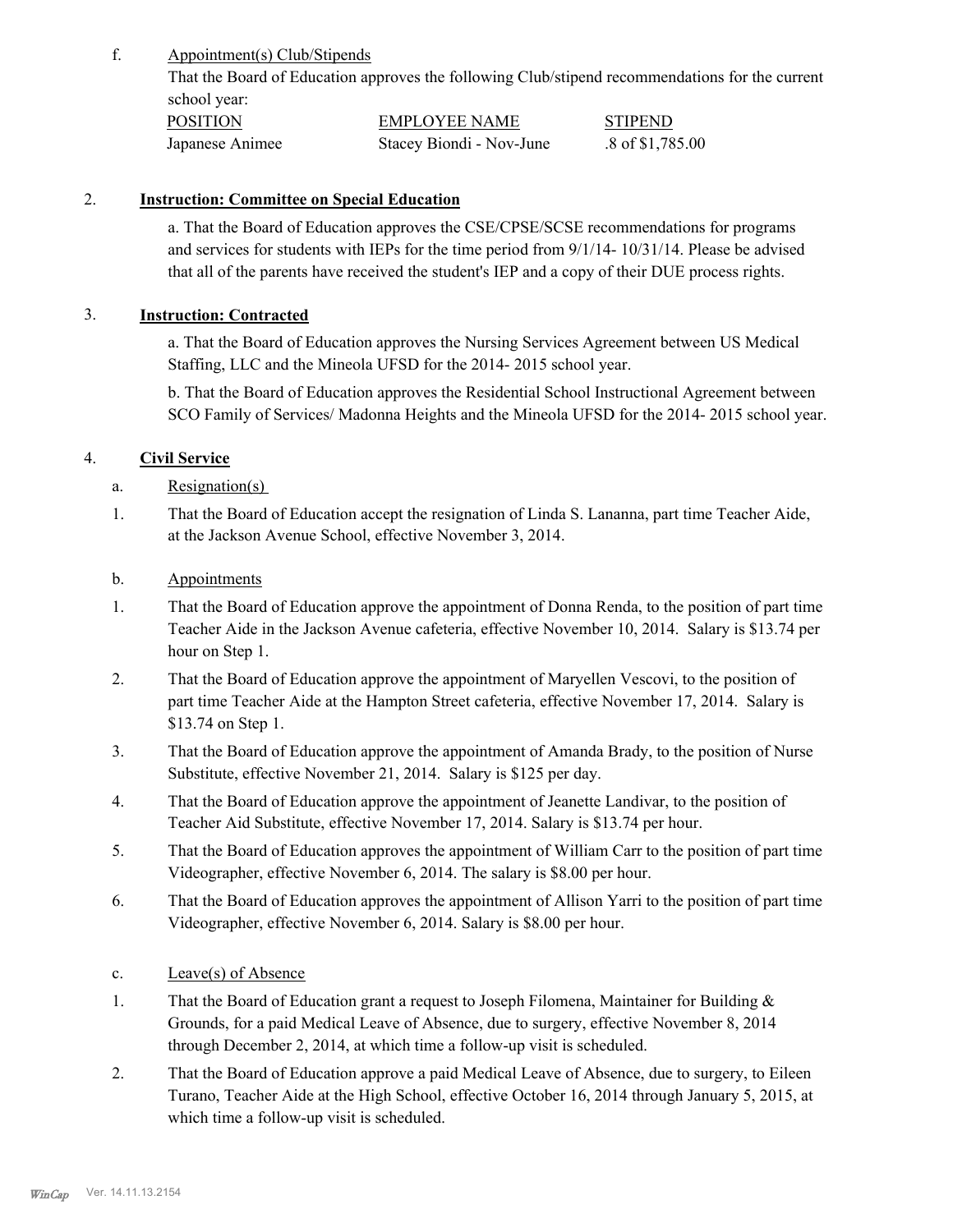That the Board of Education approve a paid Medical Leave of Absence to Lynn Clifford, part time Teacher Aide at Meadow Drive School, effective November 18, 2014. Leave will be approximately 6 to 8 weeks. 3.

#### d. Leave(s) of Absence

- That the Board of Education grant a request to Kenneth Williams, Custodian at Meadow Drive School, for an Unpaid Medical Leave of Absence, due to surgery, effective November 6, 2014 through December 18, 2014, at which time a follow-up visit is scheduled. 1.
- e. Civil Service: Other
- That the Board of Education approve a part time 3.5 hour night Cleaner position for the Willis Avenue School, effective November 24, 2014. Salary would be \$12.25 per hour. 1.

## 5. **Business /Finance**

## a. **Treasurer's Report**

1. That the Board of Education accepts the Treasurer's report for the period ending September 30, 2014 and directs that it be placed on file.

### b. **Approval of Invoices and Payroll**

That the Board of Education accepts the Invoices and Payroll for the period ending October 31, 2014

| $A/P$ Warrant # 7 | October 8, $2014$ | \$407,783.38   |
|-------------------|-------------------|----------------|
| $A/P$ Warrant # 8 | October 22, 2014  | \$1,227,684.84 |

## **TOTAL EXPENSES \$ 1,635,468.22**

PAYROLL # 7 & # 8

| General | \$4,103,730.24 |  |  |
|---------|----------------|--|--|
| F Fund  | \$47,208.78    |  |  |

**TOTAL PAYROLL \$4,150,939.02**